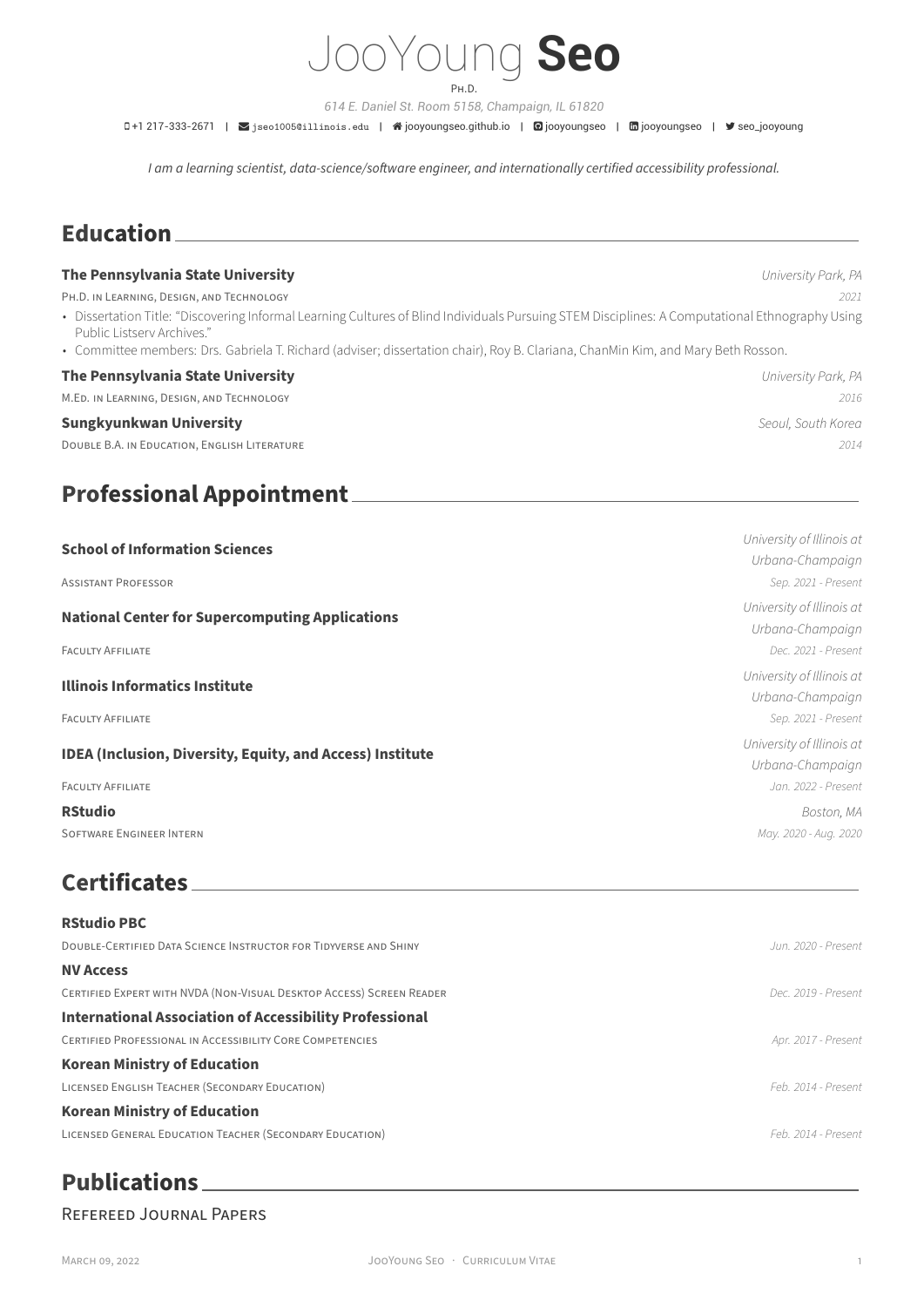Choi, S., & Seo, J. (2021). Trends in healthcare research on visual impairment and blindness: Use of bibliometrics and hierarchical cluster analysis. *Ophthalmic Epidemiology*, *28*(4), 277–284. https://doi.org/10.1080/ 09286586.2020.1863993. *PMID: 33380253*.

**Seo, J.**, & Richard, G. T. (2021). SCAFFOLDing All Abilities into Makerspaces: A Design Framework for Universal, Accessible and Intersectionally Inclusive Making and Learning. *Information and Lear[ning Sciences](https://doi.org/10.1080/09286586.2020.1863993)*, *122*(11/12), 795– 815. [https://doi.org/10](https://doi.org/10.1080/09286586.2020.1863993).1108/ILS-10-2020-0230

**Seo, J.** (2019). Is the maker movement inclusive of ANYONE?: Three accessibility considerations to invite blind makers to the making world. *TechTrends*, *63*(5), 514–520. https://doi.org/10.1007/s11528-019-00377-3

**Seo, J.**[, & McCurry, S. \(2019\). LaTeX is NOT easy: Creating](https://doi.org/10.1108/ILS-10-2020-0230) accessible scientific documents with r markdown. *Journal on Technology and Persons with Disabilities*, *7*, 157–171.

**Seo, J.**, & Choi, S. (in press). Are blind people considere[d a part of scientific knowledge producers?: Accessibi](https://doi.org/10.1007/s11528-019-00377-3)lity report on top‑10 SCIE journal systems using a tripartite evaluation approach. *Journal on Technology and Persons with Disabilities*.

## PAPERS iN REFEREED CONFERENCE PROCEEDiNGS

Lee, C. Y. P., Zhang, Z., Herskovitz, J., **Seo, J.**, & Guo, A. (2021). CollabAlly: Accessible collaboration awareness in document editing. *The 23rd international ACM SIGACCESS conference on computers and accessibility*, 1–4. https: //doi.org/10.1145/3441852.3476562

**Seo, J.**, & Richard, G. T. (2020). Coding through touch: Exploring and re-designing tactile making activities with learners with visual dis/abilities. In M. Gresalfi & I. Horn (Eds.), *Interdisciplinarity in the learning sciences, 14[th inter‑](https://doi.org/10.1145/3441852.3476562) [national conference of the learning science](https://doi.org/10.1145/3441852.3476562)s (ICLS) 2020* (Vol. 3, pp. 1373–1380). Nashville, TN: International Society of the Learning Sciences (ISLS).

**Seo, J.** (2019). Discovering informal learning cultures of blind individuals pursuing STEM disciplines: A quantitative ethnography using listserv archives. *The first international conference on quantitative ethnography: Doctoral consortium*, S66–S67. Madison, WI. *Awarded the best Doctoral Consortium Proposal Cengage fellowship*.

**Seo, J.** (2018). Accessibility and inclusivity in making: Engaging learners with all abilities in making activities. In *Proceedings of the 3rd learning sciences graduate student conference* (pp. 141–142). Nashville, TN: LSGSC Planning Team.

**Seo, J.**, & Richard, G. T. (2018). Accessibility, making and tactile robotics: Facilitating collaborative learning and computational thinking for learners with visual impairments. In J. Kay & R. Luckin (Eds.), *Rethinking learning in the digital age: Making the learning sciences count, 13th international conference of the learning sciences (ICLS) 2018* (Vol. 3, pp. 1755–1757). London, UK: International Society of the Learning Sciences (ISLS).

Konecki, M., Lovrenčić, S., **Seo, J.**, & LaPierre, C. (2017). The role of ICT in aiding visually impaired students and professionals. *Proceedings of the 11th Multidisciplinary Academic Conference*, 148.

**Seo, J.**, AlQahtani, M., Ouyang, X., & Borge, M. (2017). Embracing learners with visual impairments in CSCL. In B. K. Smith, M. Borge, E. Mercier, & K. Y. Lim (Eds.), *Making a difference: Prioritizing equity and access in CSCL, 12th inter‑ national conference on computer supported collaborative learning (CSCL) 2017* (Vol. 2, pp. 573–576). Philadelphia, PA: International Society of the Learning Sciences (ISLS).

Lee, C. Y. P., Zhang, Z., Herskovitz, J., **Seo, J.**, & Guo, A. (accepted). CollabAlly: Accessible collaboration awareness in document editing. *CHI 2022*.

### PUBLiCATiONS iN HEALTHCARE

Choi, S., & **Seo, J.** (2020). An exploratory study of the research on caregiver depression: Using bibliometrics and LDA topic modeling. *Issues in Mental Health Nursing*, 1–10. https://doi.org/10.1080/01612840.2019.1705944

Choi, S., & **Seo, J.** (2019). Analysis of caregiver burden in palliative care: An integrated review. *Nursing Forum*, *54*(2), 280–290. https://doi.org/10.1111/nuf.12328

Choi, S., & **Seo, J.** (2019). Heart failure research using [text mining: A systematic review.](https://doi.org/10.1080/01612840.2019.1705944) *NURSING RESEARCH*, *68*(2), E119–E120.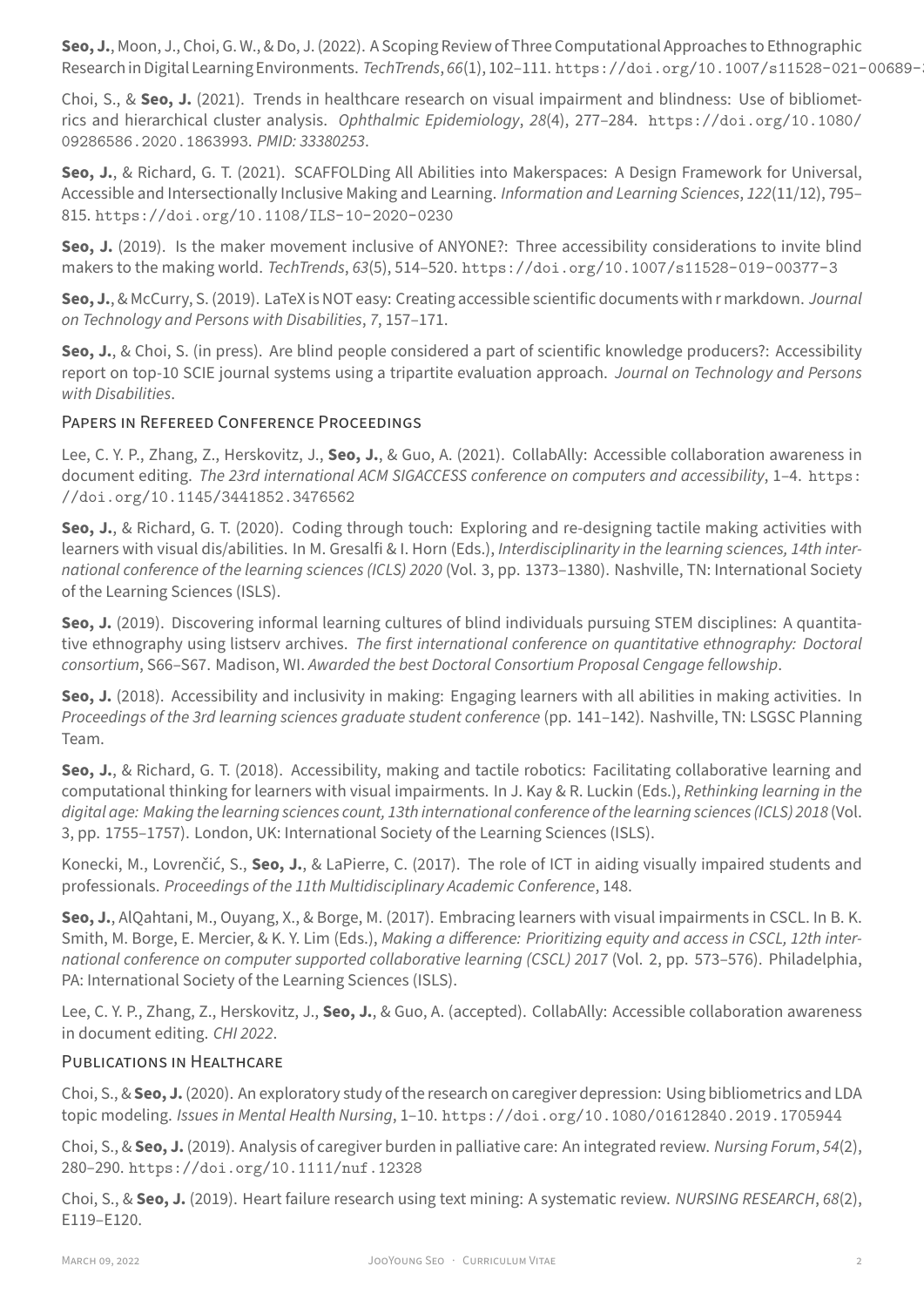1016/j.cardfail.2019.07.540

Choi, S., **Seo, J.**, & Kitko, L. (2019). Exploring the lived experience of a family member with advanced heart failure: Using a text mining approach. *The first international conference on quantitative ethnograp[hy: Poster session](https://doi.org/10.1016/j.cardfail.2019.07.540)*, S8–S9. [Madison, WI.](https://doi.org/10.1016/j.cardfail.2019.07.540)

Choi, S., & **Seo, J.** (2018). Effects of nonpharmacological interventions for fatigue in patients with heart failure: A systematic review and meta‑analysis. *Journal of Cardiac Failure*, *24*(8), S73–S74.

## **Presentations**

## PEER‑REViEWED CONFERENCE PRESENTATiONS

**Seo, J.** (2021, October). *Non‑Visual Strategies for Making Statistical‑Computing Accessible*. Lightening talk at the National Center for Supercomputing Applications, Champaign, IL.

**Seo, J.** (2021, September). *Accessibility of Science Beyond Content Accessibility*. Talk presented at the Argonne Na‑ tional Laboratory (Maths and Computer Science Division): *https://www.anl.gov/event/accessibility-of-science-bey* 

Invited panel (2021, August). DO-IT Neuroscience for Neurodiverse Learners Faculty panel at the University of Washington, virtual.

**Seo, J.** (2021, June). *How to Learn to Code*. Invited Talk p[resented at the Nature, Webcast:](https://www.anl.gov/event/accessibility-of-science-beyond-content-accessibility) *https://doi.org/10. 1038/d41586-021-01638-z*.

**Seo, J.**, & Richard, G. T. (2021, February). *Uncovering latent topics of blind people in computer science: structural topic modeling for an email corpus*. Poster presented at the 2nd International Conference on Q[uantitative Ethnography](https://doi.org/10.1038/d41586-021-01638-z) [\(ICQE\), Malibu, CA.](https://doi.org/10.1038/d41586-021-01638-z)

Donegan, S. R., Porter, C., Fogel, A., **Seo, J.**, Choi, S., & Eagan, B. (2021, February). *U.S. media coverage during COVID‑ 19: an epistemic network analysis of bias, topic, and trajectory*. Poster presented at the 2nd International Conference on Quantitative Ethnography (ICQE), Malibu, CA.

**Seo, J.** (2021, January). *Accessible data science beyond visual models*. Talk presented at the rstudio::global(2021), Virtual: *https://global.rstudio.com/student/page/40617*.

**Seo, J.** (2020, September). *Discovering knowledge sharing patterns of blind people pursuing STEM disciplines: data science and computational linguistics on large‑scale email corpora*. Poster presented at the Doctoral Consortium of the ann[ual meeting of the ACM Richard Tapia Celebration of Divers](https://global.rstudio.com/student/page/40617)ity in Computing, virtual. *Awarded the Qualcomm scholarship*.

**Seo, J.**, & Richard, G. T. (2020, April). *Maker inclusivity = maker accessibility: further interrogations for diverse partic‑ ipation*. Poster presented at the annual meeting of the American Educational Research Association (AERA), Virtual.

**Seo, J.**, & Richard, G. T. (2018, April). *Furthering inclusivity in making: a framework for accessible design of mak‑ erspaces for learners with disabilities*. Poster presented at the annual meeting of the American Educational Research Association (AERA), New York City, NY.

Bunag, T., Aniela, L., Nielsen, M. C., & **Seo, J.** (2017, November). *The rapidly changing world of accessible online learning*. Presented at the Panel Discussion: DDL ‑ Accessible Online Learning In Concurrent Presentation of the Association for Educational Communications and Technology (AECT), Jacsonville, FL.

**Seo, J.** (2017, September). *Tactile access to visualized statistical data using R*. Poster presented at the annual meet‑ ing of the ACM Richard Tapia Celebration of Diversity in Computing, Atlanta, GA.

Liao, J., Patcyk, M., **Seo, J.**, & Hooper, S. (2016, October). *Using hierarchical linear modeling to measure growth rate in a gamified CBM environment*. Paper presented at the annual meeting of the Northeastern Educational Research Association (NERA), Trumbull, CT.

**Seo, J.** (2016, March). *Engaging blind learners in statistics study using R*. Presented at the annual meeting of the Teaching and Learning with Technology (TLT) Symposium, University Park, PA.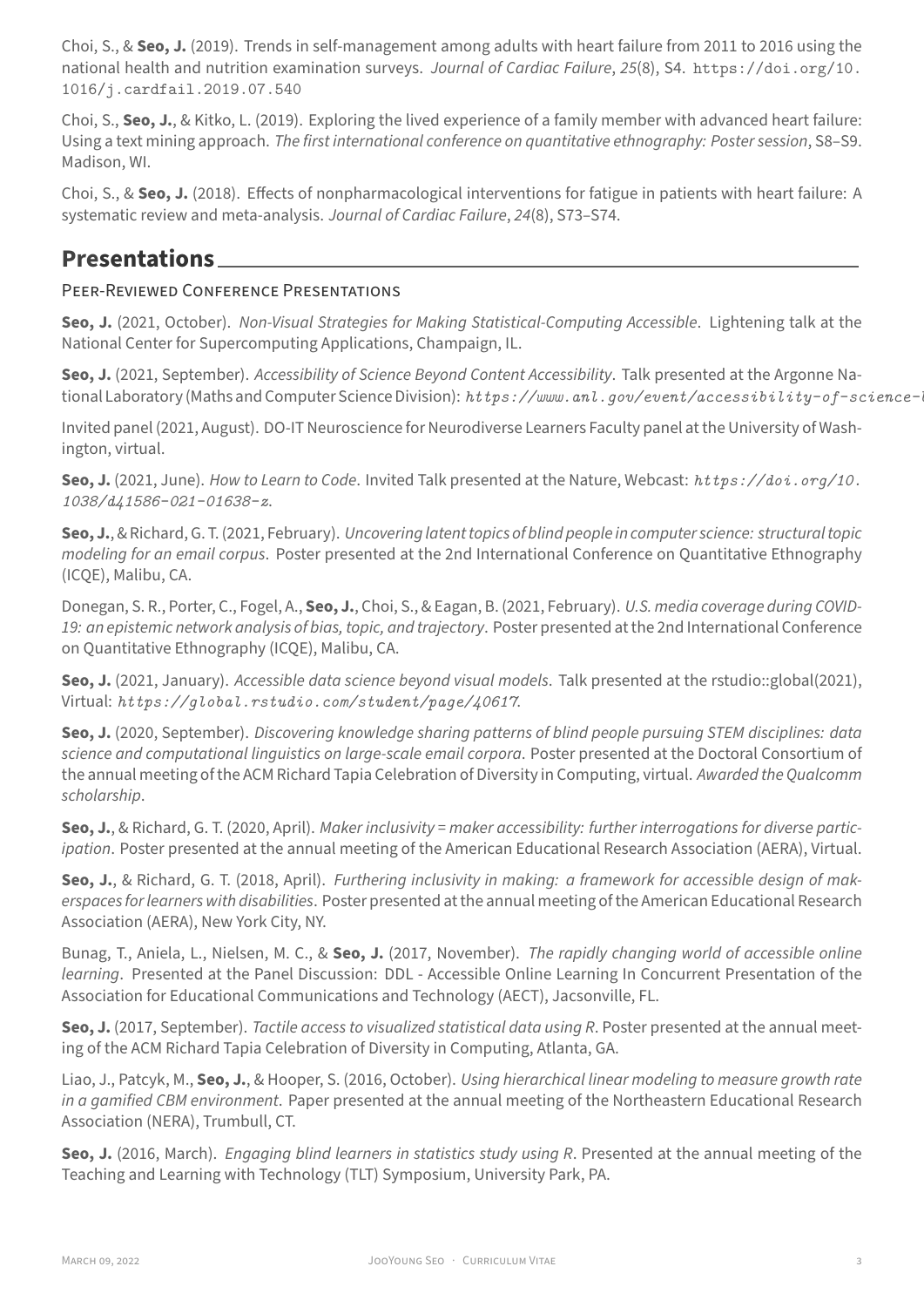Kim, K., **Seo, J.**, & Clariana, R. B. (2016, March). *Automatic knowledge structure measure in online courses*. Presented at the annual meeting of the Teaching and Learning with Technology (TLT) Symposium, University Park, PA.

**Seo, J.** (2015, November). *Assistive technologies for equal access in general education*. Presented at the annual meeting of the Association for Educational Communications and Technology (AECT), Indianapolis, IN.

**Seo, J.**, & Park, E. (2015, October). *The more accessible, the more potential: simple tips for online accessibility*. Pre‑ sented at the Technology and Learning Conference, Blue Bell, PA.

### INViTED GUEST LECTURES

| EIT Accessibility Group, The Pennsylvania State University                                                                                                                                                                                                                                                                                                                                                  | University Park, PA   |
|-------------------------------------------------------------------------------------------------------------------------------------------------------------------------------------------------------------------------------------------------------------------------------------------------------------------------------------------------------------------------------------------------------------|-----------------------|
| <b>BLOCKERS FOR USERS ON A SCREEN READER</b>                                                                                                                                                                                                                                                                                                                                                                | Oct. 2019             |
| · Invited guest talk to a webinar to train Penn State instructional designers for key WCAG 2.1 guidelines to make content more accessible including<br>image alt text, clear link text and heading structure, proper table structure, form and button labels, the need for keyboard functionality and how<br>to convey information regardless of visual formatting.                                         |                       |
| <b>Chonnam National University</b>                                                                                                                                                                                                                                                                                                                                                                          | Gwangju, South Korec  |
| A SMALL STEP TO TAKE YOUR DATA ANALYSIS TO ANOTHER LEVEL                                                                                                                                                                                                                                                                                                                                                    | Jul. 2019             |
| · Invited guest talk to CNU to teach nursing faculty and students for basic concept of machine learning, computer-assisted text mining, and topic<br>modelling to improve their qualitative data reliability.                                                                                                                                                                                               |                       |
| <b>Sungkyunkwan University</b>                                                                                                                                                                                                                                                                                                                                                                              | Seoul, South Korec    |
| BEING A REASONABLE REALIST: WISE NEGOTIATION BETWEEN GIVE AND TAKE<br>· Invited guest talk to SKKU "Student Success Center" as one of the successful role models to inspire undergraduate students for future planning                                                                                                                                                                                      | Jun. 2019             |
| The MathML Meeting, The Pennsylvania State University                                                                                                                                                                                                                                                                                                                                                       | University Park, PA   |
| ACCESSIBILITY OF MATH, STATISTICS, AND SOCIAL SCIENCES                                                                                                                                                                                                                                                                                                                                                      | May. 2019             |
| • Invited guest talk to Penn State MathML group to present assistive technology and accessibility for STEM content.                                                                                                                                                                                                                                                                                         |                       |
| <b>BBVS Summer Academy STEM Extension</b>                                                                                                                                                                                                                                                                                                                                                                   | University Park, PA   |
| <b>KEY-NOTE SPEECH FOR STEM EXTENSION</b>                                                                                                                                                                                                                                                                                                                                                                   | Jul. 2018             |
| • Invited key-note speaker to the STEM (Science, Technology, Engineering, and Mathematics) week of "The Summer Academy for Students who<br>are Blind or Visually Impaired."                                                                                                                                                                                                                                 |                       |
| • Hosted by the Pennsylvania Department of Labor and Industry, Office of Vocational Rehabilitation's Bureau of Blindness and Visual Services<br>in partnership with the Pennsylvania Department of Education, Bureau Of Special Education's Pennsylvania Training and Technical Assistance<br>Network and Pennsylvania State University's College of Education and College of Health and Human Development. |                       |
| LDT 100 - "World Technologies and Learning", The Pennsylvania State University                                                                                                                                                                                                                                                                                                                              | University Park, PA   |
| <b>ADAPTIVE TECHNOLOGY LESSON</b>                                                                                                                                                                                                                                                                                                                                                                           | Apr. 2018             |
| · Two times invited guest talk to Dr. Joshua Kirby's class for the week of "The Cost of 21st Century Education."                                                                                                                                                                                                                                                                                            |                       |
| LDT First Friday Speaking Series, The Pennsylvania State University                                                                                                                                                                                                                                                                                                                                         | University Park, PA   |
| UNIVERSAL DESIGN 101: THREE FUNDAMENTAL FRAMEWORKS FOR AN EQUITABLE WORLD                                                                                                                                                                                                                                                                                                                                   | Apr. 2017             |
| · Invited guest talk to the Learning, Design, and Technology (LDT) program of Penn State to introduce theoretical and practical background of<br>Universal Design for Learning.                                                                                                                                                                                                                             |                       |
| <b>Northwestern University</b>                                                                                                                                                                                                                                                                                                                                                                              | Evanston, IL          |
| <b>INCLUSIVE MAKING</b>                                                                                                                                                                                                                                                                                                                                                                                     | Oct. 2017             |
| • Invited guest talk to Dr. Marcelo Worsley's "Inclusive Making" class for Learning Sciences Program.                                                                                                                                                                                                                                                                                                       |                       |
| The Accessibility Users Group, The Pennsylvania State University                                                                                                                                                                                                                                                                                                                                            | University Park, PA   |
| <b>ACCESSIBILITY TESTING USING NVDA</b>                                                                                                                                                                                                                                                                                                                                                                     | Jul. 2017             |
| • Invited guest talk to the Penn State online learning Accessibility User Group to train web accessibility testing with open-source screen reader<br>NVDA.                                                                                                                                                                                                                                                  |                       |
| <b>Canvas Day 17</b>                                                                                                                                                                                                                                                                                                                                                                                        | University Park, PA   |
| NON-VISUAL ACCESS TO CANVAS WITH ASSISTIVE TECHNOLOGY                                                                                                                                                                                                                                                                                                                                                       | Mar. 2017             |
| • Invited guest to a showcase of Canvas, a learning management tool, to demonstrate how to interact with the online system using assistive<br>technology for students with disabilities.                                                                                                                                                                                                                    |                       |
| Ed-ICT International Network: Disabled students, ICT, post-compulsory education &<br>employment                                                                                                                                                                                                                                                                                                             | Seattle, WA           |
| <b>STUDENT PANEL DISCUSSION: STUDENT ISSUES</b>                                                                                                                                                                                                                                                                                                                                                             | Mar. 2017             |
| • Invited student panel to the first Ed-ICT International Network symposium.                                                                                                                                                                                                                                                                                                                                |                       |
| Korea Employment Promotion Agency for the Disabled                                                                                                                                                                                                                                                                                                                                                          | Gyeonggi, South Korec |
| <b>ACCESSIBILITY: THE FIRST STEP TOWARDS ABILITY</b><br>• Invited guest talk to KEAD to train the employees in concept of accessibility and universal design.                                                                                                                                                                                                                                               | Jul. 2016             |
|                                                                                                                                                                                                                                                                                                                                                                                                             |                       |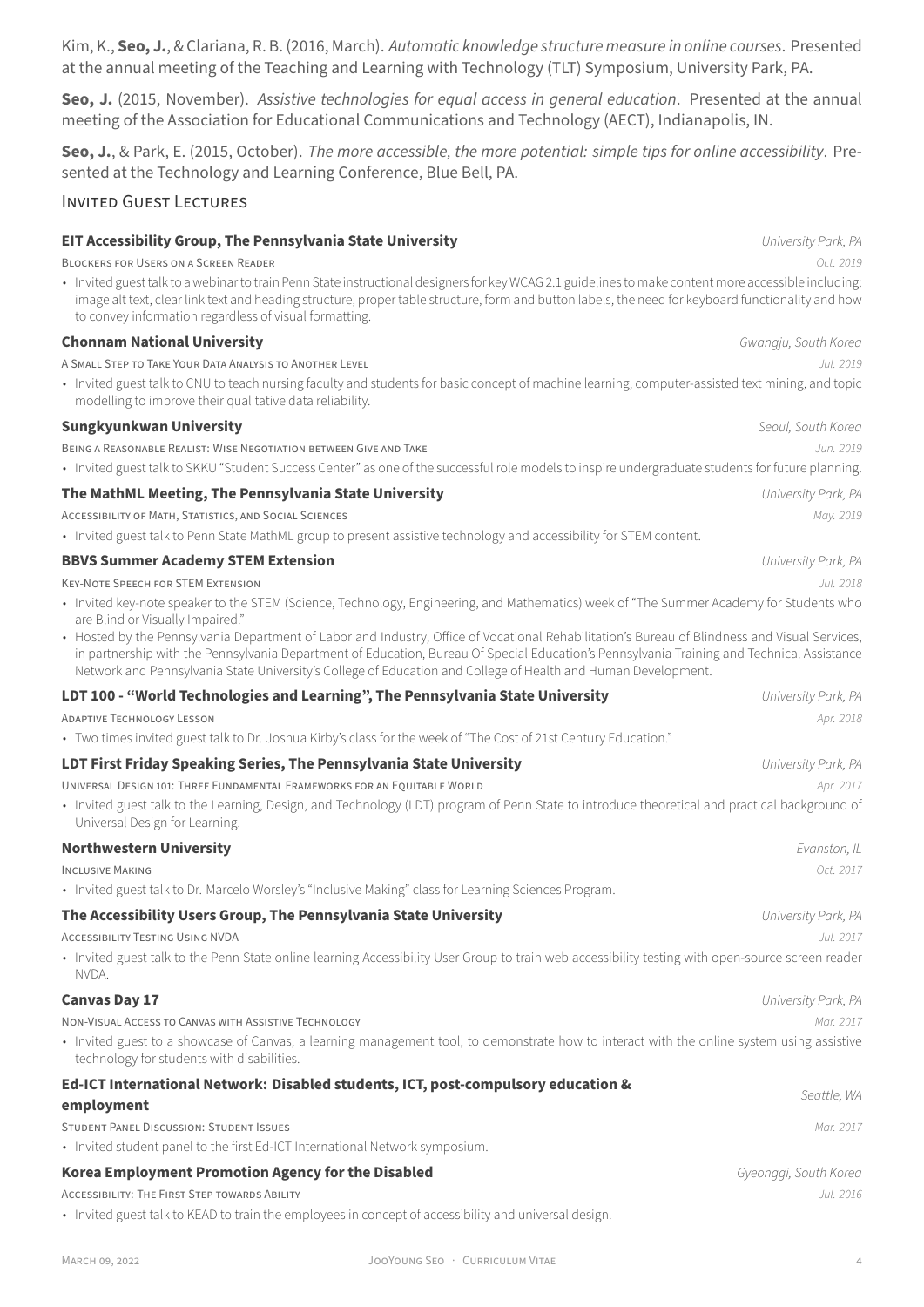### **Rstudio PBC** *Boston, MA*

SOFTWARE ENGiNEER INTERN *May. 2020 ‑ Aug. 2020*

- Patched Shiny's bootstrap dependencies to improve navigation of Shiny apps for screen-reader and keyboard users (alert, tooltip, popover, modal dialog, dropdown, tab Panel, collapse, and carousel elements). (Shiny PR #2911)
- Made selectInput widget accessible by patching selectize-a11y-plugin JS library. (Shiny PR #2993)
- Developed a way to pass dynamic alt attribute for reactive plot objects in Shiny UI. (Shiny PR #3006)
- Made fontawesome and glyphicon readable to assistive technologies in Shiny UI. (Shiny PR #2917)
- Developed JS code to resolve accessibility issue in highlighted code blo[cks of HTML outpu](https://github.com/rstudio/shiny/pull/2911)t produced by Pandoc for screen reader users. (Rmarkdown PR #1833)
- Authored technical documents on how to run RStudio Server via Windows Subs[ystem for Linux](https://github.com/rstudio/shiny/pull/2993) and RStudio Screen Reader Support.

**ICE Soft** *Seoul, South Korea*

- CO‑FOUNDER AND PROJECT MANAGER *Jul. 2010 ‑ [Jun. 2011](https://github.com/rstudio/rmarkdown/pull/1833)*
- Co-founded and managed a start-up company to develop Android-based navigation App and assist[ive technology for blind people.](https://support.rstudio.com/hc/en-us/articles/360045612413-RStudio-Screen-Reader-Support)
- Applied for and received a \$30,000 fund from the city of Seoul.

# **Software Developments and Publications**

## DATA SCiENCE PACKAGES iN COMPREHENSiVE R ARCHiVE NETWORK (CRAN)

**Seo, J.**, & Choi, S. (2020). *Youtubecaption: Downloading YouTube subtitle transcription in a tidy tibble data frame*. Retrieved from https://CRAN.R-project.org/package=youtubecaption. *Over 9543 download*.

**Seo, J.**, & Choi, S. (2019). *Ezpickr: Easy data import using GUI file picker and seamless communication between an excel and r*. Retrieved from https://CRAN.R-project.org/package=ezpickr. *Over 19K download*.

**Seo, J.**, & Choi, S. (2019). *[Mboxr: Reading, extracting, and converting an mb](https://CRAN.R-project.org/package=youtubecaption)ox file into a tibble*. Retrieved from https://CRAN.R-project.org/package=mboxr. *Over 15K download*.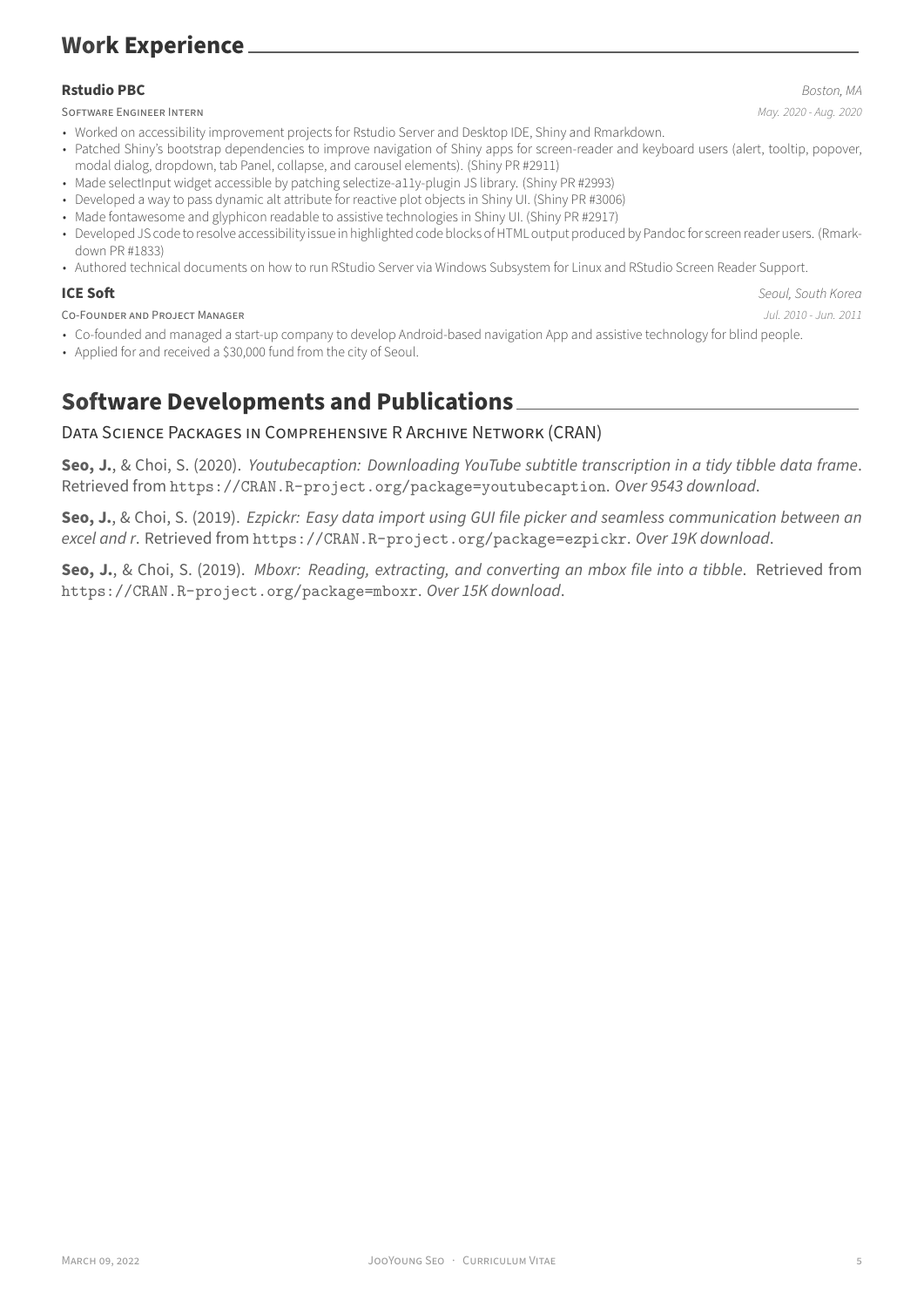**Seo, J.** (2020). *Edmdown: Writing a reproducible article for journal of educational DataMining in r markdown*. Re‑ trieved from https://github.com/jooyoungseo/edmdown. *R package version 0.0.0.9000*.

**Seo, J.**, Chan, T., Michaelis, J. E., & Rosenberg, J. M. (2020). *Islsdown: Writing a reproducible conference paper for the international society of the learning sciences annual meeting in r markdown*. Retrieved from https://github. com/jooyoungseo/islsdown. *[R package version 0.0.0.9000](https://github.com/jooyoungseo/edmdown)*.

**Seo, J.**, & Rosenberg, J. M. (2020). *Jladown: Writing a reproducible article for journal of learning analytics in r mark‑ down*. Retrieved from https://github.com/jooyoungseo/jladown. *R package version 0.0.0.[9000](https://github.com/jooyoungseo/islsdown)*.

**Seo, J.**(2019). *[Ezviewr: View tid](https://github.com/jooyoungseo/islsdown)y data in preferable spreadsheet*. Retrievedfromhttps://github.com/jooyoungseo/ ezviewr. *R package version 0.1.0*.

**Seo, J.** (2019). *tactile[R: Converting r graphics into a braille ready‑to‑pr](https://github.com/jooyoungseo/jladown)int PDF*. Retrieved from https://github. com/jooyoungseo/tactileR. *R package version 0.1.0*.

**[Seo, J.](https://github.com/jooyoungseo/ezviewr)**, & McCurry, S. (2019). *AROW: Accessible RMarkdown online writer*. Retrieved from http://www.arowtool. com

### [OFFiCiALLY CODE\\_CONTRiBUT](https://github.com/jooyoungseo/tactileR)iNG R PACKAGES

• My GitHub pull requests have been peer‑reviewed and merged for active data scie[nce R packages:](http://www.arowtool.com)

| Chang, W., Cheng, J., Allaire, J., Xie, Y., & McPherson, J.                                                                                                                                                                                                                                                  | https://cran.r-                     |
|--------------------------------------------------------------------------------------------------------------------------------------------------------------------------------------------------------------------------------------------------------------------------------------------------------------|-------------------------------------|
|                                                                                                                                                                                                                                                                                                              | project.org/web/packages/shiny/     |
| SHINY: WEB APPLICATION FRAMEWORK FOR R                                                                                                                                                                                                                                                                       | 2020                                |
| • Contributed to improving keyboard and TTS accessibility for input widgets.                                                                                                                                                                                                                                 |                                     |
| O'Hara-Wild, M., & Hyndman, R.                                                                                                                                                                                                                                                                               | https://cran.r-                     |
|                                                                                                                                                                                                                                                                                                              | project.org/web/packages/vitae/     |
| VITAE: CURRICULUM VITAE FOR R MARKDOWN                                                                                                                                                                                                                                                                       | 2020                                |
| • Contributed to enabling LaTeX engine customization.<br>• Contributed to displaying multiple bibliographies based on lua filter.                                                                                                                                                                            |                                     |
|                                                                                                                                                                                                                                                                                                              | https://cran.r-                     |
| Allaire, J., Xie, Y., et al.                                                                                                                                                                                                                                                                                 | project.org/web/packages/rmarkdown/ |
| RMARKDOWN: DYNAMIC DOCUMENTS FOR R                                                                                                                                                                                                                                                                           | 2019                                |
| • Contributed to improving ioslides_presentation accessibility for screen reading software.                                                                                                                                                                                                                  |                                     |
| Xie, Y.                                                                                                                                                                                                                                                                                                      | https://cran.r-                     |
|                                                                                                                                                                                                                                                                                                              | project.org/web/packages/bookdown/  |
| BOOKDOWN: AUTHORING BOOKS AND TECHNICAL DOCUMENTS WITH R MARKDOWN                                                                                                                                                                                                                                            | 2019                                |
| · Developed context_document2, github_document2, beamer_presentation2, html_fragment2, html_notebook2, html_vignette2,<br>ioslides_presentation2, slidy_presentation2 and rtf_document2 functions to enable R markdown users to utilize cross-references for<br>figures and tables through bookdown package. |                                     |
|                                                                                                                                                                                                                                                                                                              | https://cran.r-                     |
| Allaire, J., Iannone, R., & Xie, Y.                                                                                                                                                                                                                                                                          | project.org/web/packages/distill/   |
| DISTILL: 'R MARKDOWN' FORMAT FOR SCIENTIFIC AND TECHNICAL WRITING                                                                                                                                                                                                                                            | 2019                                |
| • Contributed to displaying more metadata for journal article bib_entries.<br>• Improved screen reader accessibility for navigation bar.<br>• Added missing Google Scholar meta tags for conference, technical report, and dissertation types.                                                               |                                     |
| Marwick, B.                                                                                                                                                                                                                                                                                                  | https://git.io/JkJca                |
| WORDCOUNTADDIN: WORD COUNTS AND READABILITY STATISTICS IN R MARKDOWN DOCUMENTS                                                                                                                                                                                                                               | 2019                                |
| • Contributed to text_stats() function for R markdown users to Get a word count and some other stats for selected text (excluding code chunks<br>and inline code).                                                                                                                                           |                                     |
|                                                                                                                                                                                                                                                                                                              | https://cran.r-                     |
| Godfrey, A. J. R., Warren, D., Murrell, P., Bilton, T., & Sorge, V.                                                                                                                                                                                                                                          | project.org/web/packages/BrailleR/  |

BRAiLLER: IMPROVED ACCESS FOR BLiND USERS *2019*

• Contributed to BRLThis() function to enable blind R users to convert a graph into a pdf ready for embossing in Braille.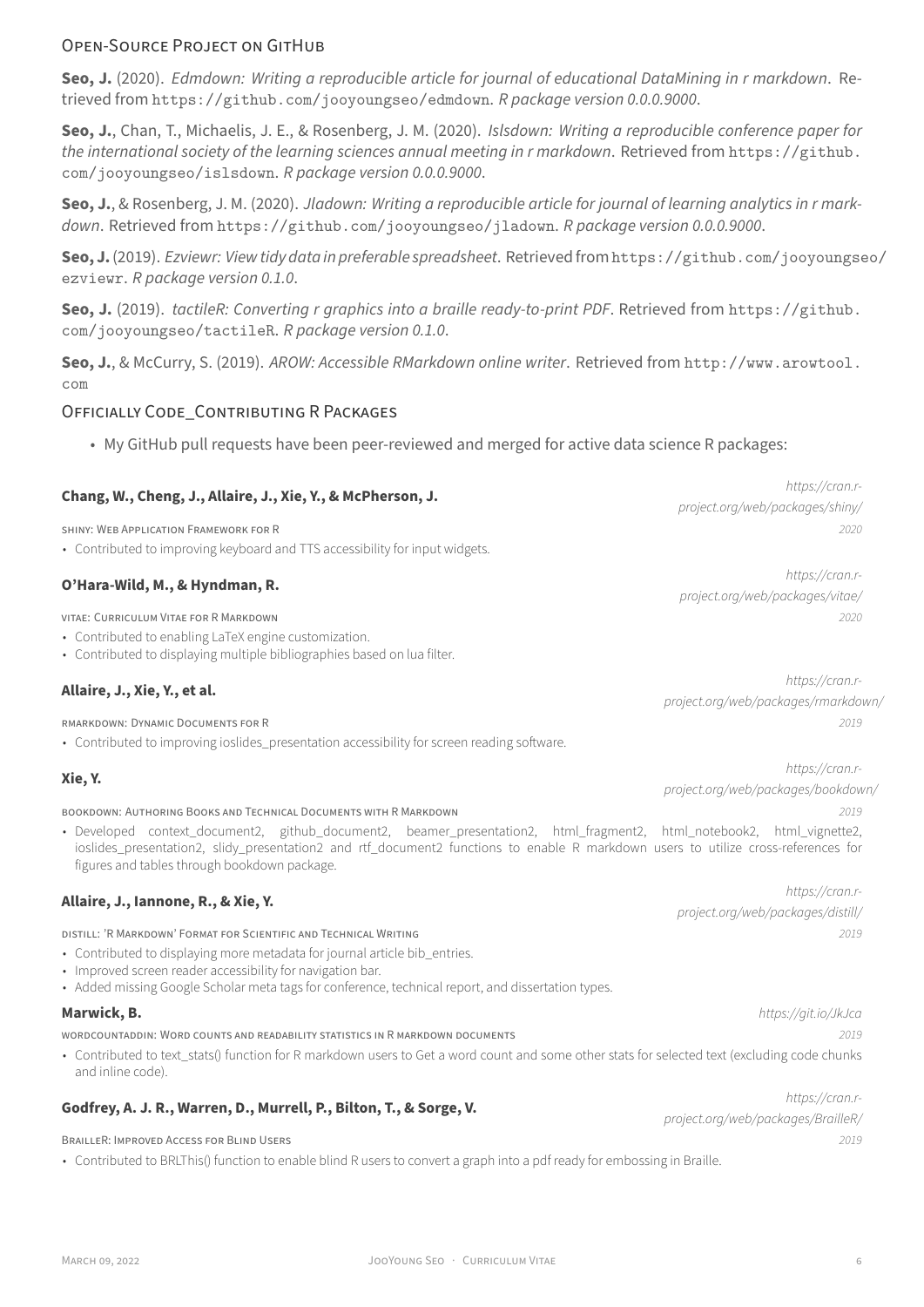# **Research Experience**

| <b>Learning Math with Jupyter Notebooks</b>                                                                                                                                                                                              | University Park, PA   |
|------------------------------------------------------------------------------------------------------------------------------------------------------------------------------------------------------------------------------------------|-----------------------|
| <b>PROJECT MANAGER</b>                                                                                                                                                                                                                   | Sep. 2020 - Jul. 2021 |
| • Assisting Dr. Jan Reimann (Associate Professor of Mathematics) in developing accessible Jupyter Notebook systems for Math 110 (Techniques<br>of Calculus).                                                                             |                       |
| <b>Online Interactions of the Blind Research Project</b>                                                                                                                                                                                 | University Park, PA   |
| PRINCIPAL INVESTIGATOR                                                                                                                                                                                                                   | May. 2019 - Jul. 2021 |
| • Conducting quantitative ethnography research on how blind learners pursue STEM disciplines as captured through a large-scale mailing list-<br>servs.                                                                                   |                       |
| · Using data science, computational linguistics (i.e., unsupervised machine learning for text mining; natural language processing) approaches<br>coupled with conventional ethnographic methods.                                         |                       |
| Accessible RMarkdown Online Writer (AROW) Project, Teaching and Learning with                                                                                                                                                            |                       |
| <b>Technology (TLT)</b>                                                                                                                                                                                                                  | University Park, PA   |
| <b>PROJECT MANAGER</b>                                                                                                                                                                                                                   | May. 2018 - Jul. 2021 |
| • Developed an accessible web application for people with dis/abilities to easily compose a high-quality scientific document based on LAMP,<br>AJAX, R Markdown, and MathML.                                                             |                       |
| <b>Accessibility of Maker Toolkits Research Project</b>                                                                                                                                                                                  | University Park, PA   |
| PRINCIPAL INVESTIGATOR                                                                                                                                                                                                                   | Jun. 2017 - Jul. 2021 |
| • Conducting usability and design research on how to make current electronics and maker toolkits more accessible for learners with visual im-<br>pairments.                                                                              |                       |
| <b>Playful Learning and Inclusive Design Research Group</b>                                                                                                                                                                              | University Park, PA   |
| <b>GRADUATE RESEARCHER</b>                                                                                                                                                                                                               | Aug. 2016 - Jul. 2021 |
| • Conducting interaction analysis and microethnographic studies for Dr. Gabriela Richard's inclusive gaming for learning and accessible mak-<br>erspaces for youth with diverse background.                                              |                       |
| IT Accessibility Team, Teaching and Learning with Technology (TLT)                                                                                                                                                                       | University Park, PA   |
| <b>GRADUATE ASSISTANT</b>                                                                                                                                                                                                                | Aug. 2016 - Jul. 2021 |
| · Developing and consulting accessible HTML5/CSS3/JS webpages for Penn State University sites and learning management tools.<br>• Evaluating suitability of digital badges according to web content accessibility guidelines (WCAG) 2.0. |                       |
| <b>Avenue PM Research Group</b>                                                                                                                                                                                                          | University Park, PA   |
| <b>GRADUATE RESEARCHER</b>                                                                                                                                                                                                               | Sep. 2014 - May. 2016 |
| • Participated in Dr. Simon Hooper's grant project sponsored by the U.S. Department of Education Stepping Stones Phase II program.<br>• Improved web accessibility for deaf-blind learners by removing blockers on website platform.     |                       |
| Grants                                                                                                                                                                                                                                   |                       |

| <b>RStudio PBC</b><br>CORPORATE PARTNER R&D FUNDING<br>• Improving Accessible Reproducibility for Data Science Publishing System                                                     | Boston, MA<br>May. 2022 - Apr. 2023                      |
|--------------------------------------------------------------------------------------------------------------------------------------------------------------------------------------|----------------------------------------------------------|
| <b>Emerging Scholars Program</b>                                                                                                                                                     | International Society of the Learning<br><b>Sciences</b> |
| <b>WALLACE FOUNDATION GRANT</b><br>• Data Accessibilization: Making Data Science Education Accessible for Blind Learners<br>• Awarded funding amount: \$10,000.                      | Jan. 2022 - Dec. 2022                                    |
| <b>College of Education, The Pennsylvania State University</b>                                                                                                                       | University Park, PA                                      |
| <b>DISSERTATION RESEARCH INITIATION GRANT</b><br>· Selected as one of the 10 outstanding dissertation research proposals in 2019-2020 academic year.<br>• Funding amount: \$600 USD. | Feb. 2020 - Dec. 2020                                    |
| <b>ChungInwook Scholarship Foundation</b>                                                                                                                                            | Seoul, South Korea                                       |
| <b>DOCTORAL RESEARCH</b><br>• Funding amount: \$30,000 USD.                                                                                                                          | $2016 - 2018$                                            |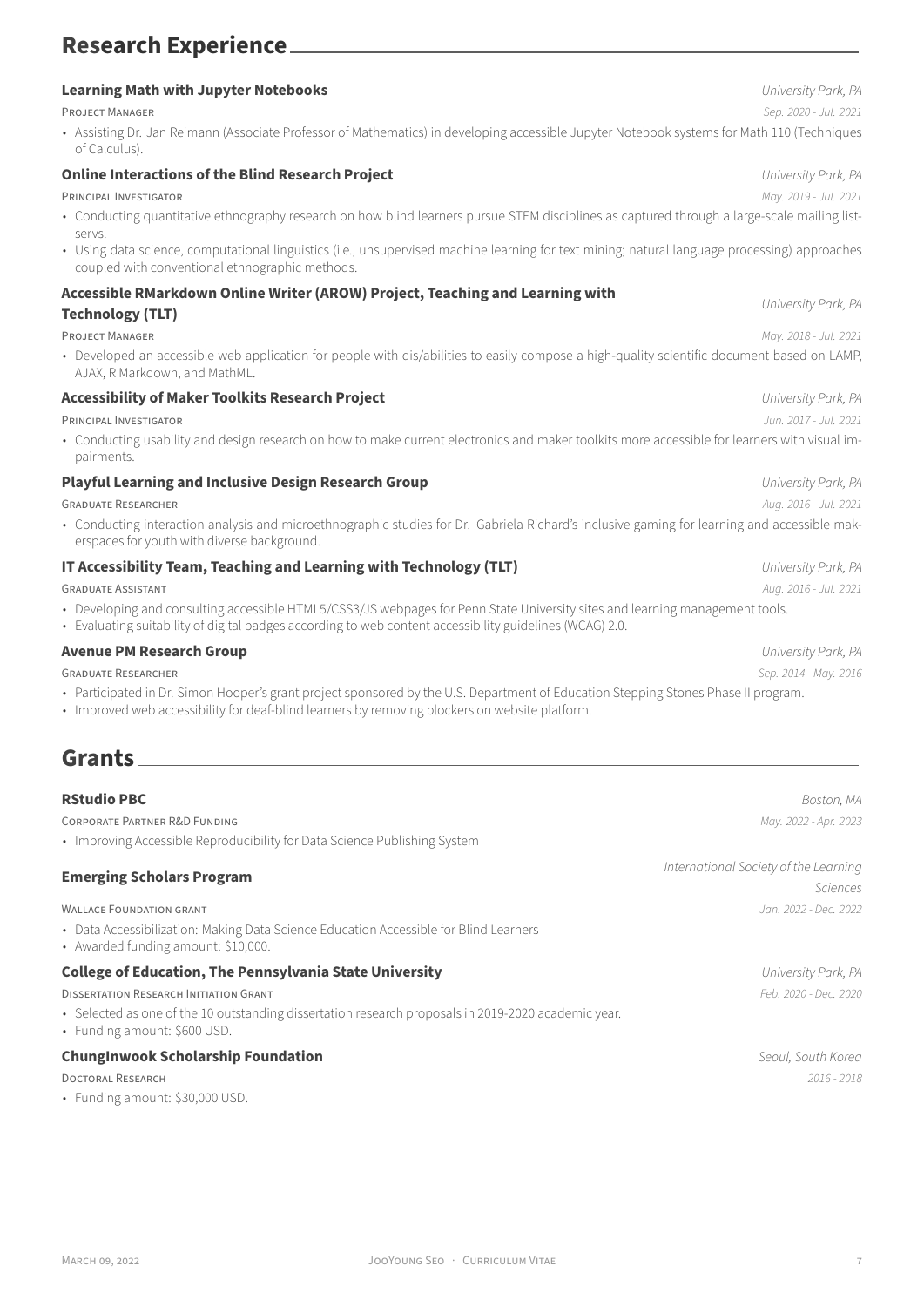### **Center for Online Innovation in Learning, The Pennsylvania State University** *University Park, PA*

INNOVATiVE RESEARCH FUNDiNG *Mar. 2016 ‑ Aug. 2017*

- Providing Touchable Knowledge Structure Graphic Feedback for Blind Online Learners: Tablet-Based Haptic Feedback and Paper-Based Tactile Feedback
- Developed a prototype website and mobile app for accessible knowledge structure.
- Co-led (Co-PI) a development project funded by Penn State to provide blind online learners with accessible network graphs that measure students' knowledge structure.
- Funding amount: \$33,060 USD.

| National Institute for International Education, Korean Government                                    | Seoul, South Korea     |
|------------------------------------------------------------------------------------------------------|------------------------|
| <b>FUTURE INTERDISCIPLINARY STUDY</b>                                                                | $2014 - 2016$          |
| • Fully sponsored by Korean Government for the Master's research.<br>• Funding amount: \$70,000 USD. |                        |
| Seed Funding for Start-Up Company for the Youth, City of Seoul                                       | Seoul, South Korea     |
| ICE SOFT: I SEE THROUGH ASSISTIVE TECHNOLOGY                                                         | .Jul. 2010 - Jun. 2011 |

- Co‑Founded and Project‑Managed ICE Soft.
- Worked with a team and developed an gps app for the blind.
- Funding amount: \$30,000 USD.

## **Awards and Honors**

| <b>ACM Richard Tapia Celebration of Diversity in Computing Conference</b>                        | Virtual               |
|--------------------------------------------------------------------------------------------------|-----------------------|
| QUALCOMM SCHOLARSHIP                                                                             | Sep. 2020             |
| • Selected as one of the outstanding doctoral consortium proposals.                              |                       |
| Disability:IN                                                                                    | Alexandria, VA        |
| <b>2020 NEXTGEN LEADERS</b>                                                                      | Feb. 2020 - Jul. 2020 |
| • Selected as one of the leaders in the U.S. for diversity.                                      |                       |
| <b>AccessComputing, University of Washington</b>                                                 | Seattle, WA           |
| <b>ACCESSSTEM RESUME CONTEST WINNERS AWARD</b>                                                   | Dec. 2019             |
| • Sponsored by The National Science Foundation (NSF).                                            |                       |
| The First International Conference on Quantitative Ethnography                                   | Madison, WI           |
| <b>BEST DOCTORAL PROPOSAL FELLOWSHIP</b>                                                         | Oct. 2019             |
| • Sponsored by Cengage.                                                                          |                       |
| <b>The PDK Educational Foundation</b>                                                            | University Park, PA   |
| ANDREW V. KOZAK MEMORIAL FELLOWSHIP                                                              | 2019                  |
| • Awarded \$1,500 for research contribution to public education.                                 |                       |
| <b>The Spencer Foundation</b>                                                                    | Toronto, ON, Canada   |
| AERA PRE-CONFERENCE TRAVEL AWARD                                                                 | Apr. 2019             |
| The Pennsylvania State University                                                                | University Park, PA   |
| DELTA GAMMA GOLDEN ANCHOR AWARD                                                                  | 2015, 2017            |
| The National Science Foundation (NSF)                                                            | Atlanta, GA           |
| ACM RICHARD TAPIA CELEBRATION OF DIVERSITY IN COMPUTING CONFERENCE SCHOLARSHIP                   | Sep. 2017             |
| · Included free conference registration, shared hotel accommodations and a \$500 travel stipend. |                       |
| <b>Microsoft Research</b>                                                                        | Atlanta, GA           |
| ACM STUDENT RESEARCH COMPETITION TRAVEL AWARD                                                    | Sep. 2017             |
| · \$500 travel stipend was awarded for ACM TAPIA 2017 Student Research Competition (SRC).        |                       |
| <b>AccessComputing, University of Washington</b>                                                 | Seattle, WA           |
| <b>CSUN CONFERENCE TRAVEL AWARD</b>                                                              | Mar. 2017             |
| • Sponsored by The National Science Foundation (NSF).                                            |                       |
| <b>College of Education</b>                                                                      | University Park, PA   |
| <b>SUMMER TUITION ASSISTANCE FUNDING</b>                                                         | 2017                  |
| <b>College of Education</b>                                                                      | University Park, PA   |
| <b>GRADUATE STUDENT TRAVEL GRANT</b>                                                             | Aug. 2016 - Present   |
| <b>Teaching and Learning with Technology</b>                                                     | University Park, PA   |
| <b>GRADUATE ASSISTANTSHIP</b>                                                                    | Aug. 2016 - Present   |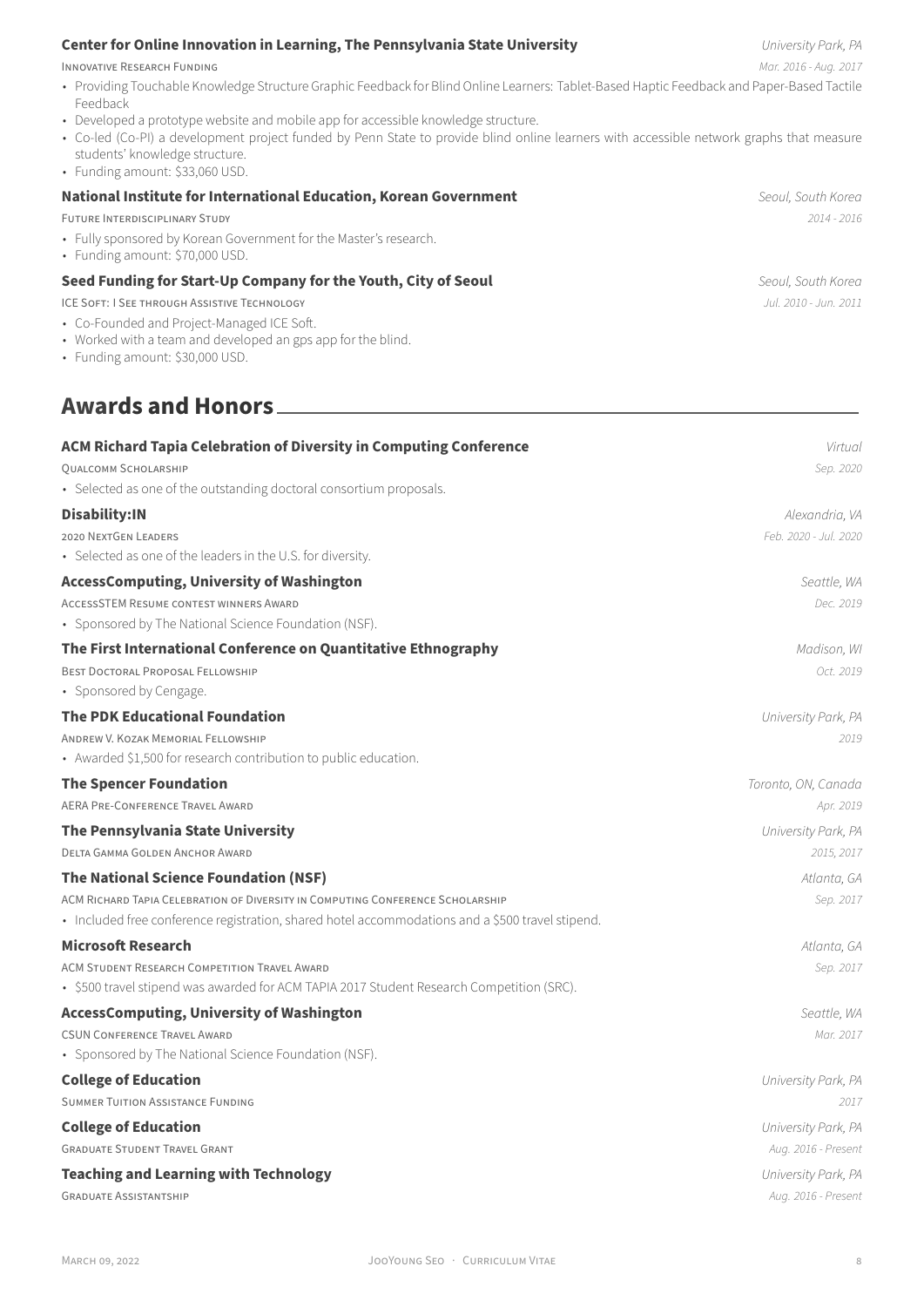**ANC Scholarship Foundation** *Lake View Terrace, CA*

ALL NATiONS CHURCH GRADUATE SCHOLARSHiP *2016*

# **Teaching Experience**

| School of Information Sciences, University of Illinois at Urbana-Champaign                                                                 | Champaign, IL         |
|--------------------------------------------------------------------------------------------------------------------------------------------|-----------------------|
| CO-INSTRUCTOR                                                                                                                              | Fall 2021             |
| • IS 226: Introduction to Human-Computer Interaction                                                                                       |                       |
| IT Accessibility Team, Teaching and Learning with Technology (TLT)                                                                         | University Park, PA   |
| <b>ACCESSIBILITY INSTRUCTOR</b>                                                                                                            | Mar. 2015 - Aug. 2021 |
| · Teaching over 100 staff members of the Penn State Accessibility team HTML5/CSS3/JavaScript coding and accessibility evaluation practice. |                       |

## **Gunpo High School** *Gyeonggi, South Korea*

ASSiSTANT ENGLiSH TEACHER *Mar. 2013 ‑ May. 2013*

• Taught English to 10‑grade high school students.

# **Service**

| School of Information Sciences at the University of Illinois at Urbana-Champaign                                    | Champaign, IL                                            |
|---------------------------------------------------------------------------------------------------------------------|----------------------------------------------------------|
| <b>DIVERSITY COMMITTEE</b>                                                                                          | Sep. 2021 - Apr. 2022                                    |
| 15th International Conference on Educational Data Mining                                                            | Durham                                                   |
| <b>ACCESSIBILITY CHAIR</b>                                                                                          | Oct. 2021 - Jul. 2022                                    |
| Special issue on ethnography and learning design                                                                    | TechTrends                                               |
| <b>JOURNAL REVIEWER</b>                                                                                             | Sep. 2021                                                |
| The Network of Academic Programs in the Learning Sciences (NAPLeS)                                                  | International Society of the Learning<br><b>Sciences</b> |
| <b>REVIEWER</b><br>• Reviewed abstracts on equity and disability.                                                   | 2020                                                     |
| The Pennsylvania State University                                                                                   | University Park, PA                                      |
| <b>COLLEGE OF EDUCATION TECHNOLOGY COMMITTEE</b>                                                                    | Aug. 2019 - May. 2020                                    |
| • Worked as a student committee member to support understanding of educational technology for College of Education. |                                                          |
| The Pennsylvania State University                                                                                   | University Park, PA                                      |
| LIBRARIES' ACCESSIBILITY STUDENT ADVISORY GROUP                                                                     | Aug. 2019 - May. 2020                                    |
| The 14th International Conference of the Learning Sciences (ICLS)<br><b>REVIEWER</b>                                | Nashville, TN<br>2019                                    |
| The ACM CHI Conference on Human Factors in Computing Systems (CHI 2020, 2021)<br><b>REVIEWER</b>                    | Honolulu, HI, Yokohama, Japan<br>2019, 2020              |
| The 1st International Conference on Quantitative Ethnography (ICQE)<br><b>REVIEWER</b>                              | Madison, WI<br>2019                                      |
| The 3rd Learning Sciences Graduate Student Conference (LSGSC)<br><b>REVIEWER</b>                                    | Nashville, TN<br>2018                                    |
| The 2nd Learning Sciences Graduate Student Conference (LSGSC)<br><b>REVIEWER</b>                                    | Bloomington, IN<br>2017                                  |
| Center for Online Innovation in Learning (COIL), The Pennsylvania State University<br><b>FUNDING REVIEWER</b>       | University Park, PA<br>2016                              |

# **Current Memberships**

- International Society of the Learning Sciences (ISLS)
- Society for Learning Analytics Research (SoLAR)
- International Society for Quantitative Ethnography (ISQE)